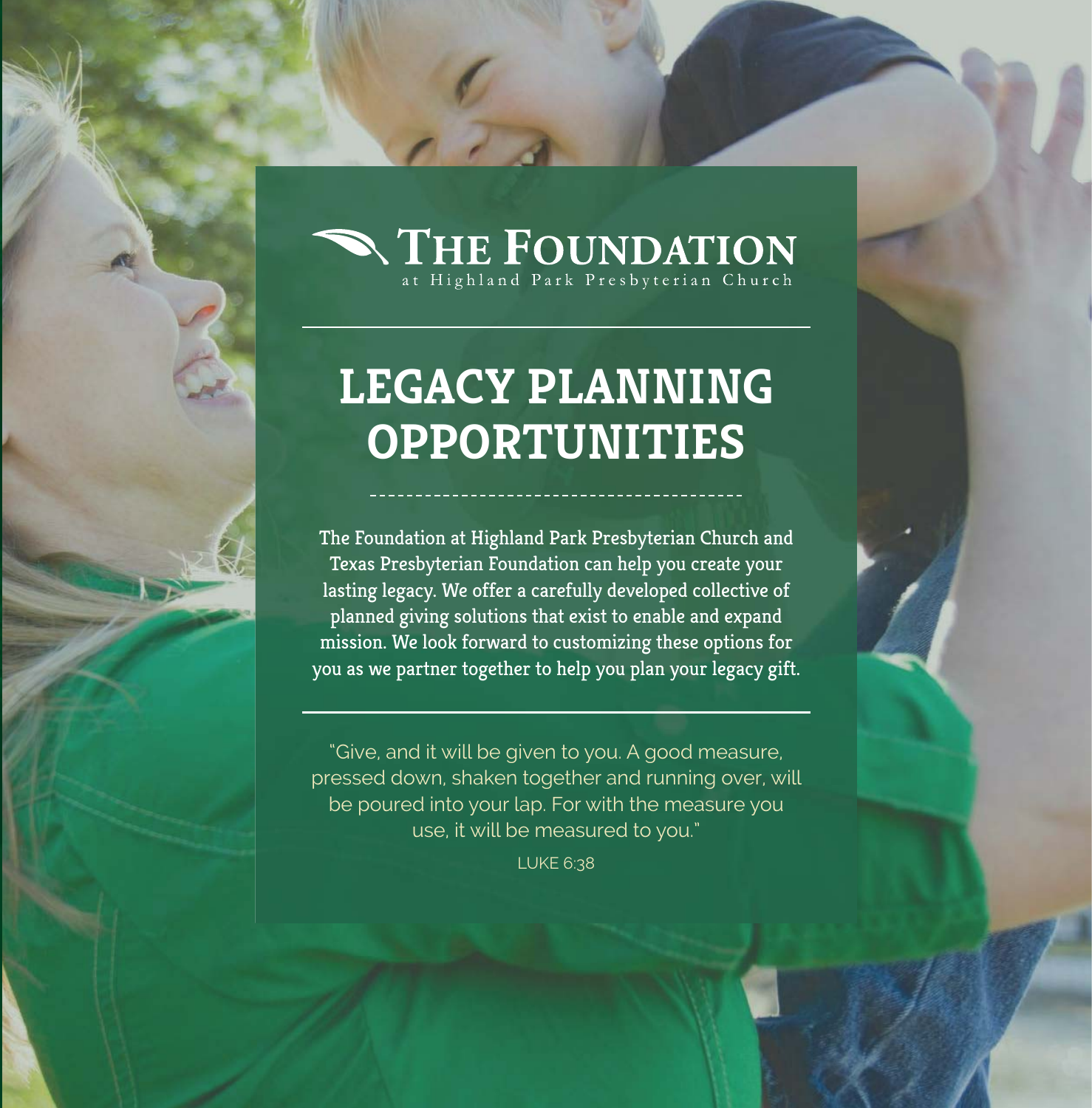### **Make it Count**  Your Last Will and Testament

What is your legacy? How will you be remembered?

It's time to answer these questions. Don't let a court decide how your estate is distributed without regard to your wishes or the needs of your heirs. Don't delay. It's easy to make a will.

And your will can be not only a legal and financial statement, but also a faith statement. Once you have provided for your loved ones, you can choose to give to ministries or missions that are important to you, leaving a lasting message of faith and support through planned gifts.

A bequest is the simplest and most common planned gift. It is an effective way to exercise stewardship with accumulated assets, and it is best accomplished when creating, reviewing, or rewriting your will.

#### How do I start?

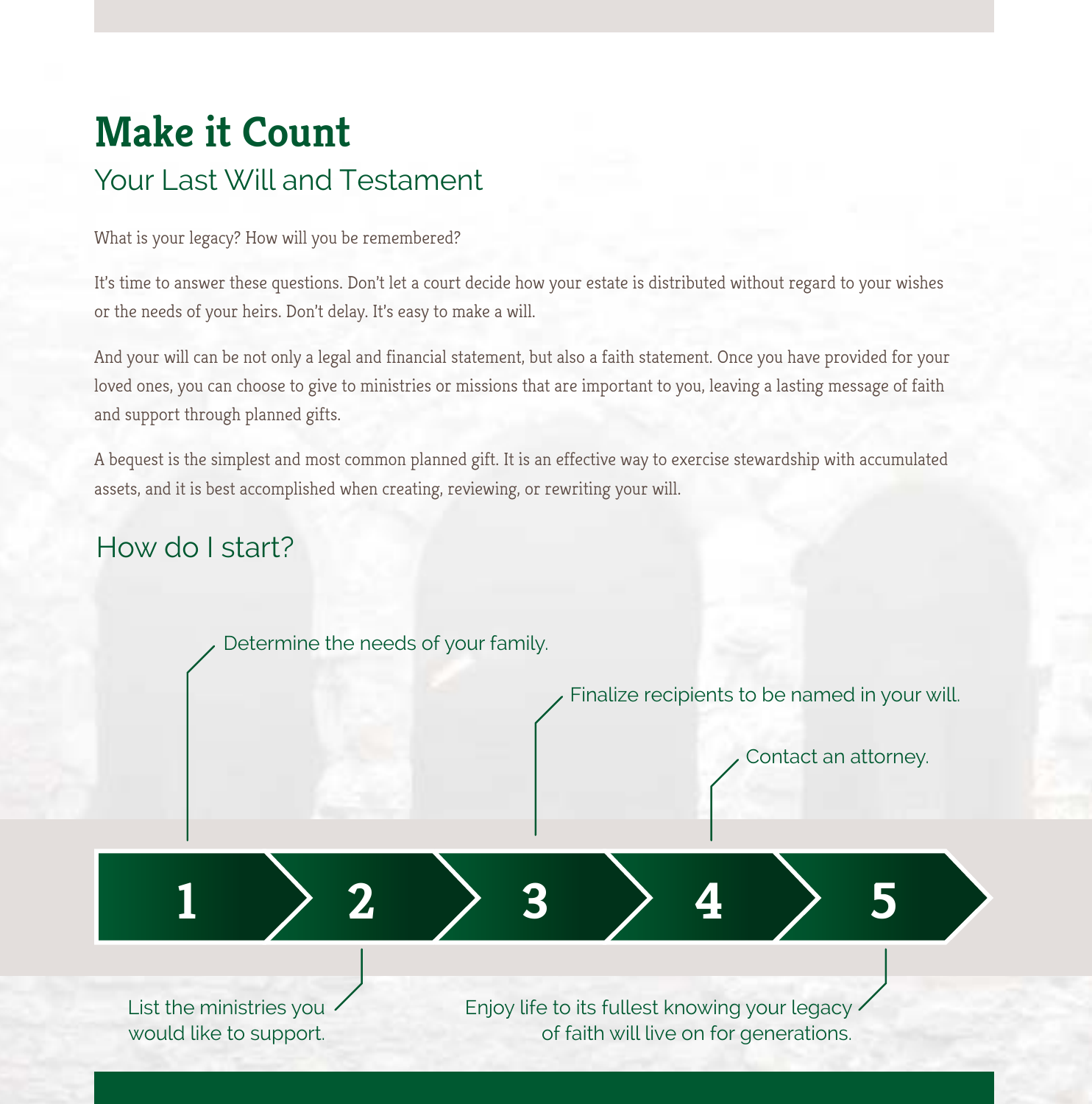### **Which Option is Best for Me?**

The table below highlights the key differences between each of the charitable giving opportunities offered by Texas Presbyterian Foundation:

|                              | <b>Donor Advised</b><br><b>Funds</b>       | Charitable<br><b>Gift Annuity</b> | Charitable<br><b>Trust</b>                 | <b>Endowment</b>               |
|------------------------------|--------------------------------------------|-----------------------------------|--------------------------------------------|--------------------------------|
| <b>Cost to Initiate</b>      | <b>Free</b>                                | Free                              | <b>Legal Fees</b>                          | <b>Free</b>                    |
| <b>Minimum Size (TPF)</b>    | \$1,000                                    | \$5,000                           | \$50,000                                   | \$1,000                        |
| <b>Assets to Begin</b>       | Cash,<br>marketable securities             | Cash,<br>marketable securities    | Cash,<br>marketable securities             | Cash,<br>marketable securities |
| <b>Additions</b>             | Yes                                        | <b>No</b>                         | Yes                                        | <b>Yes</b>                     |
| <b>How Invested</b>          | <b>TPF</b> investment<br>portfolio options | <b>TPF Balanced Fund</b>          | <b>TPF</b> investment<br>portfolio options | <b>TPF Balanced Fund</b>       |
| <b>Income to Donor</b>       | <b>No</b>                                  | <b>Yes</b>                        | Yes                                        | <b>No</b>                      |
| <b>Charitable Deductions</b> | <b>Yes</b>                                 | <b>Partial</b>                    | <b>Partial</b>                             | <b>Yes</b>                     |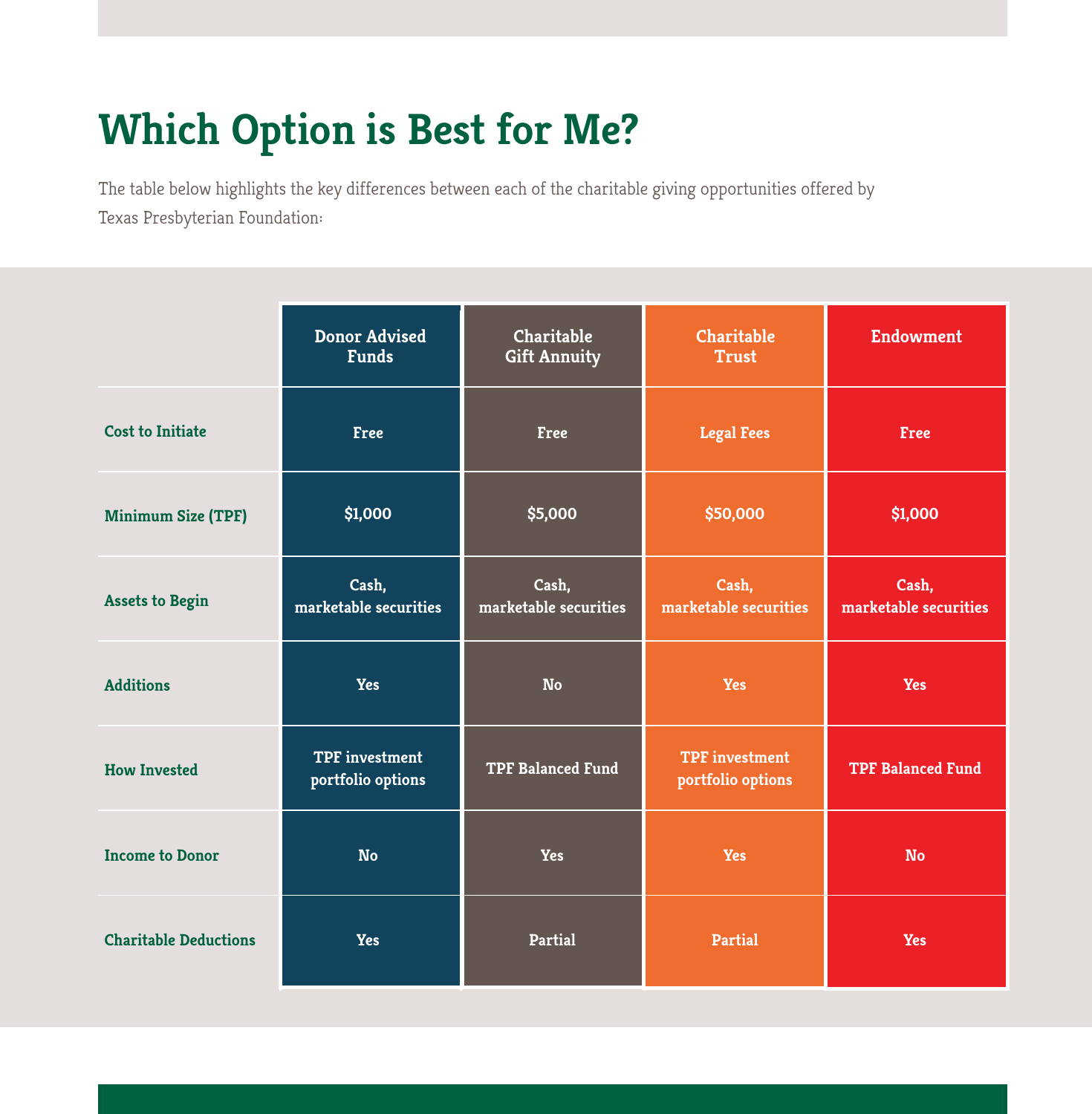### **Simple, Flexible & Timely** Donor Advised Funds

Let TPF help you establish a charitable gift that is simple, flexible, and timely and can impact your family for generations.

A Donor Advised Fund (DAF) is a low-cost, flexible vehicle for charitable giving. When you open a DAF with TPF, you make an irrevocable contribution to the account, you become eligible for an immediate tax deduction, and you may suggest distributions to the charitable organization(s) of your choice.

### between generations. How a DAF Works

#### **Why would you establish a Donor Advised Fund with TPF?**

- $\triangleright$  Offers a flexible, timely way to give to various charitable organizations.
- $\triangleright$  Provides an immediate charitable tax deduction and may act as an offset to a significant taxable income event.
- Allows anonymous giving and could be an alternative to a private foundation.
- $\blacktriangleright$  Facilitates a legacy of giving



Upon your death, successor advisors may recommend gifts from your DAF.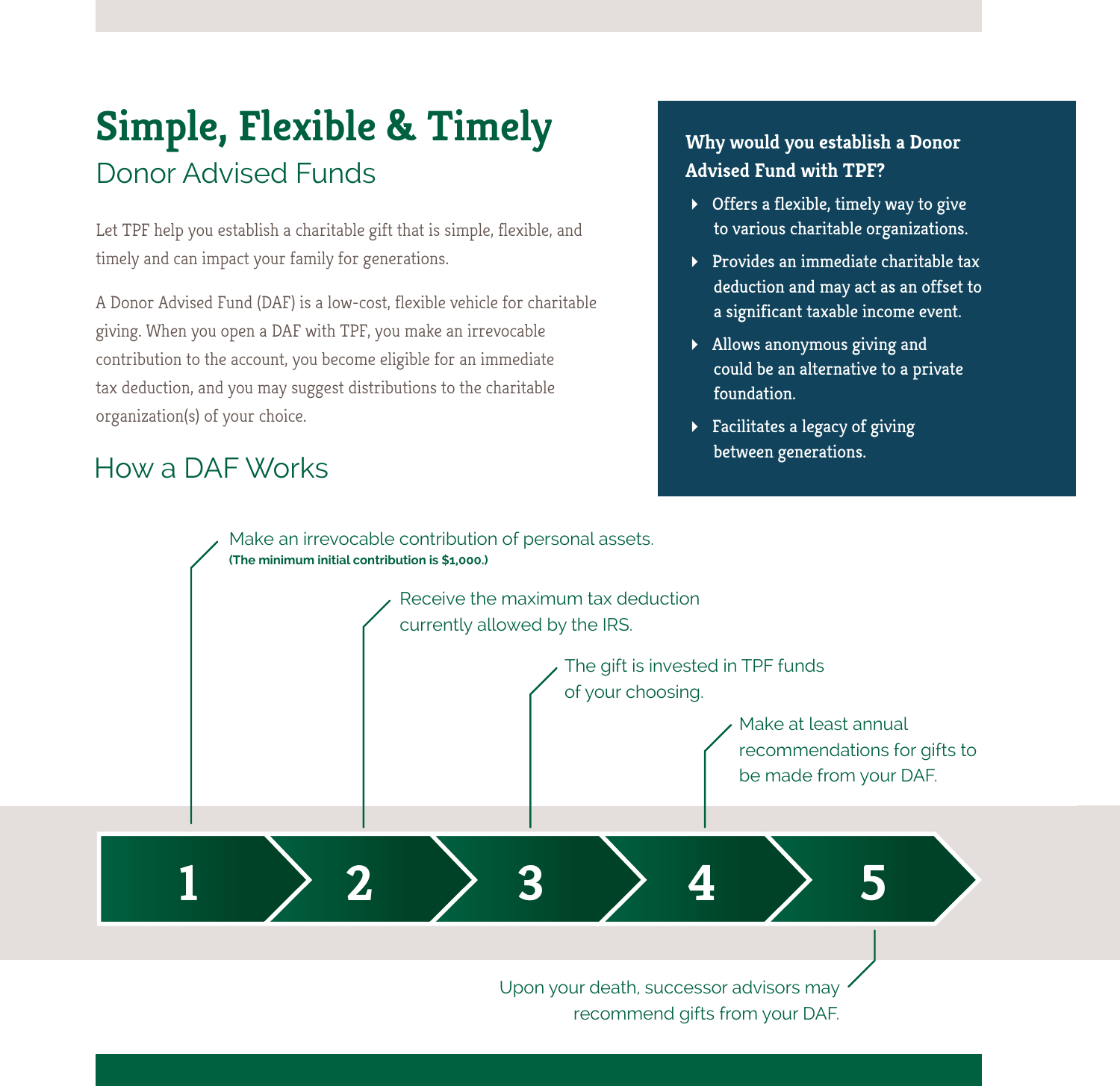### **The Joy of Living & Giving** Charitable Gift Annuities

It's true, you can do both! A Charitable Gift Annuity (CGA) allows you to create a guaranteed stream of income for life with tax benefits that begin today, while at the same time leaving a legacy to your favorite charity for tomorrow.

A Charitable Gift Annuity (CGA) is a simple contract that allows you to give a portion of your assets now, receive a guaranteed income for the rest of your life, and designate that the remaining assets are to be distributed to your favorite church or charitable organizations at the end of your life. TPF guarantees your lifetime income, even if the entire principal of the gift has been distributed. Additionally, a CGA could provide tax benefits to you.

### How a Charitable Gift Annuity Works

#### **Charitable Gift Annuity benefits allow you to:**

- Receive a charitable tax deduction on a portion of the gift.
- Receive a portion of your distribution as tax free income.
- Reduce some of your capital gains taxes when funded with appreciated assets.
- Create a future legacy gift to charitable organization(s) of your choice with only a 50% Presbyterian requirement.
- Defer income to a later date to increase your payments.



gift transfers to named charitable organization(s).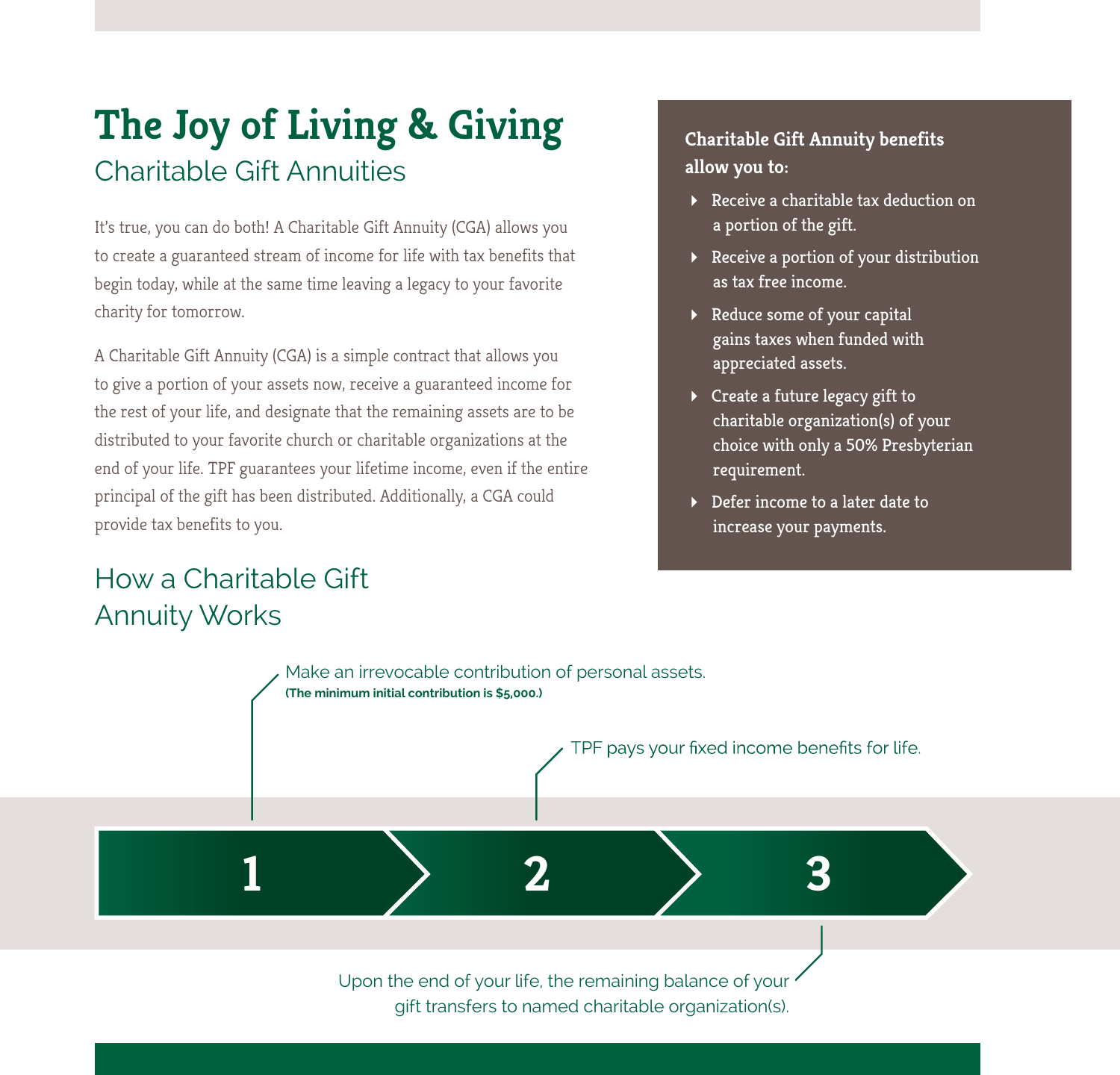### **Make a Difference Tomorrow, Today Endowments**

Is your goal to ensure that support of your favorite charity continues far into the future?

If so, TPF can help you create a permanent Endowment Fund to benefit this charitable organization for many years to come.

#### **Benefits of an Endowment include:**

- Carefully stewarded and professionally managed assets.
- The gift can remain preserved in perpetuity.
- Lasting legacy of giving created for generations to come.

An endowment fund is a fund held by a charitable organization in which the donor has imposed a restriction that prohibits some or all of the fund from being spent currently. It is a permanent, trusteed fund created with a tax deductible donation from a donor. To establish an Endowment, TPF requires an initial contribution of \$1,000.00. Endowments can be created by a donor during a lifetime or as part of a will.

TPF will work with you to execute an agreement that will meet your specific needs.

#### How an Endowment Works

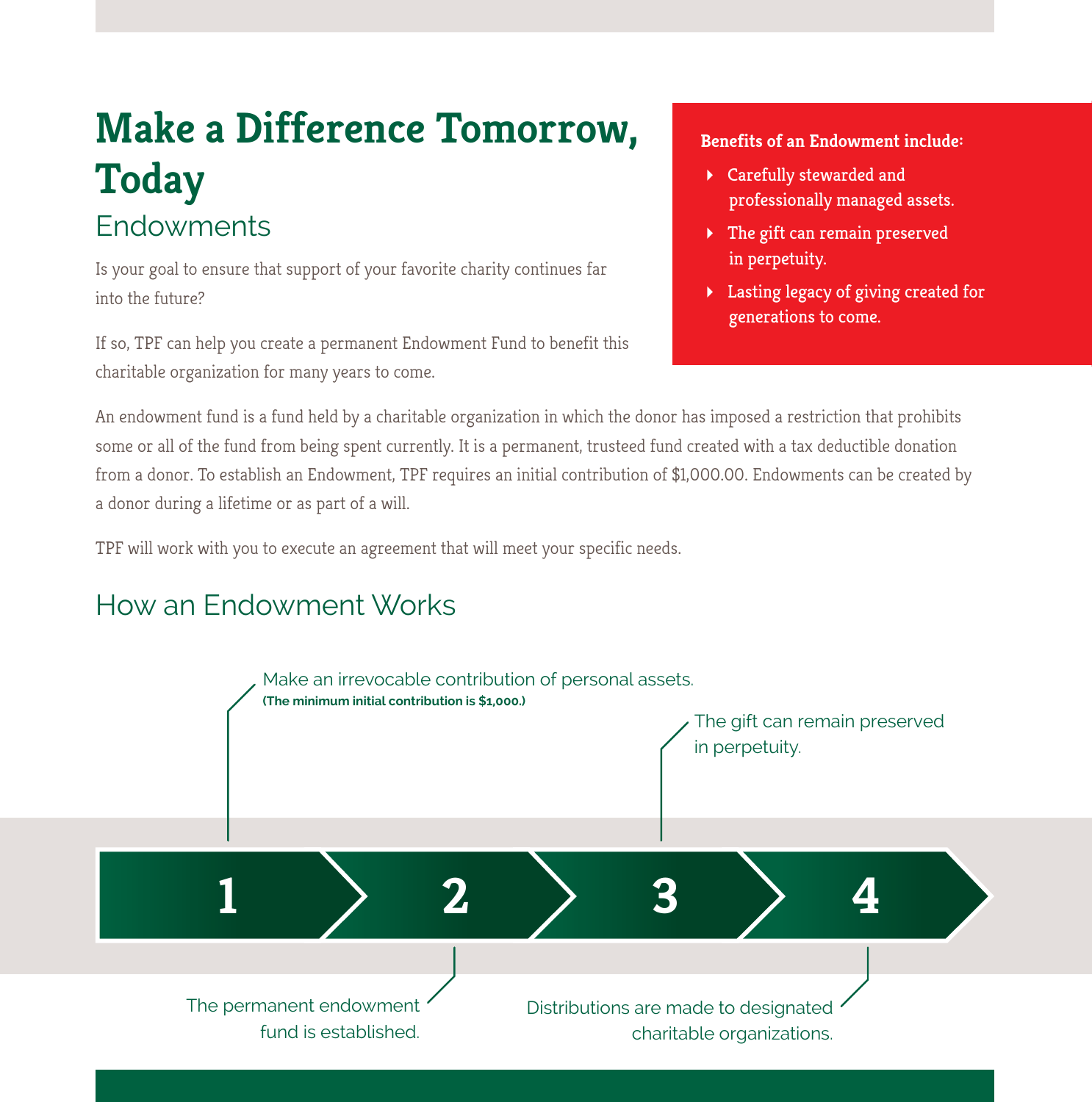### **Lasting Legacies**  Charitable Remainder Trusts

A Charitable Remainder Trust established through TPF can help you meet your current financial goals and provide for meaningful stewardship of your assets in the future.

Powerful estate planning tools, Charitable Remainder Trusts are irrevocable trusts that allow donors to receive ongoing income for the remainder of their lives—and upon their death, could potentially include income for children or designated heirs. These trusts also allow donors to enjoy substantial tax benefits and provide generous gifts to organizations upon their deaths.

At TPF, these lasting legacies are not just for the very wealthy. Our initial funding requirement of \$50,000 is substantially less than that of commercial institutions.

**Reminder:** Trust documents must always be drawn up by an attorney.

#### How a Charitable Remainder Trust Works

#### **Benefits of a Charitable Remainder Trust include:**

- Income for life, lives, or term of years.
- Capital gains on the sale of your appreciated assets may be bypassed.
- Charitable income tax deduction for remainder portion of your gift.
- $\blacktriangleright$  Future legacy gift to charitable organization(s) of your choice with only a 50% Presbyterian beneficiary requirement.
- Additional contributions can be added at any time.